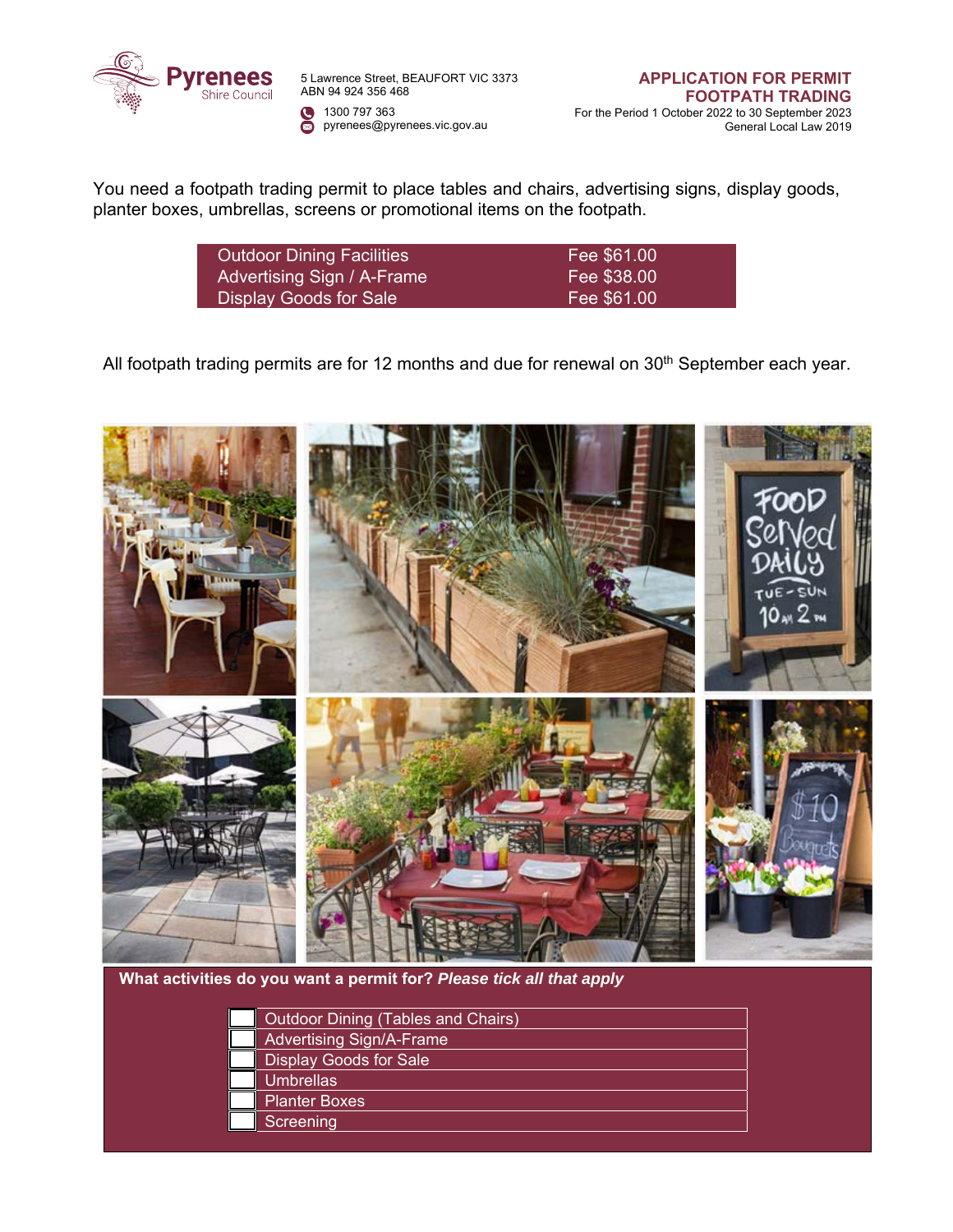**Questions marked with an asterisk (\*) must be completed.**

# **Section 1**

| UVWUI 1<br><b>Applicant Details</b> |                                 |                    |  |           |
|-------------------------------------|---------------------------------|--------------------|--|-----------|
| Applicant*<br>The person who wants  | <b>Business Trading Name:</b>   |                    |  |           |
| the permit.                         | Proprietor or Company Name:     |                    |  |           |
|                                     | ABN:                            | ACN:               |  |           |
|                                     | <b>Business Street Address:</b> |                    |  |           |
|                                     | Suburb/Locality:                |                    |  | Postcode: |
|                                     | Postal Address:                 |                    |  |           |
|                                     | Suburb/Locality:                |                    |  | Postcode: |
| <b>Contact Details*</b>             | First Name:                     | Last Name:         |  |           |
|                                     | Daytime Phone:                  | After Hours Phone: |  |           |
|                                     | Email:                          |                    |  |           |

| <b>Details about your Building and Location</b>                                                                                                                                                                     |      |     |  |  |
|---------------------------------------------------------------------------------------------------------------------------------------------------------------------------------------------------------------------|------|-----|--|--|
| Are you the owner of the business or property outside which the<br>footpath will be occupied for trading?                                                                                                           |      | No  |  |  |
| Do you propose to use the footpath next door to your business?<br>If yes please attach a letter of support from the building owner stating you can utilise<br>their footpath frontage                               |      | No. |  |  |
| What business hours will the items be<br>located on the footpath?                                                                                                                                                   |      |     |  |  |
| Do you have Public Liability Insurance?<br>If yes, please provide details below.                                                                                                                                    | Yesl | N٥  |  |  |
| You must attach a copy of your Certificate of Currency for public liability<br>insurance. It must list Pyrenees Shire as an interested party, have a minimum<br>cover of \$10 million and mention footpath trading. |      |     |  |  |

| Public Liability Insurance Details |                |                    |                           |
|------------------------------------|----------------|--------------------|---------------------------|
| <b>Policy Number</b>               | <b>Insurer</b> | <b>Expiry Date</b> | <b>Amount of</b><br>Cover |
|                                    |                |                    |                           |

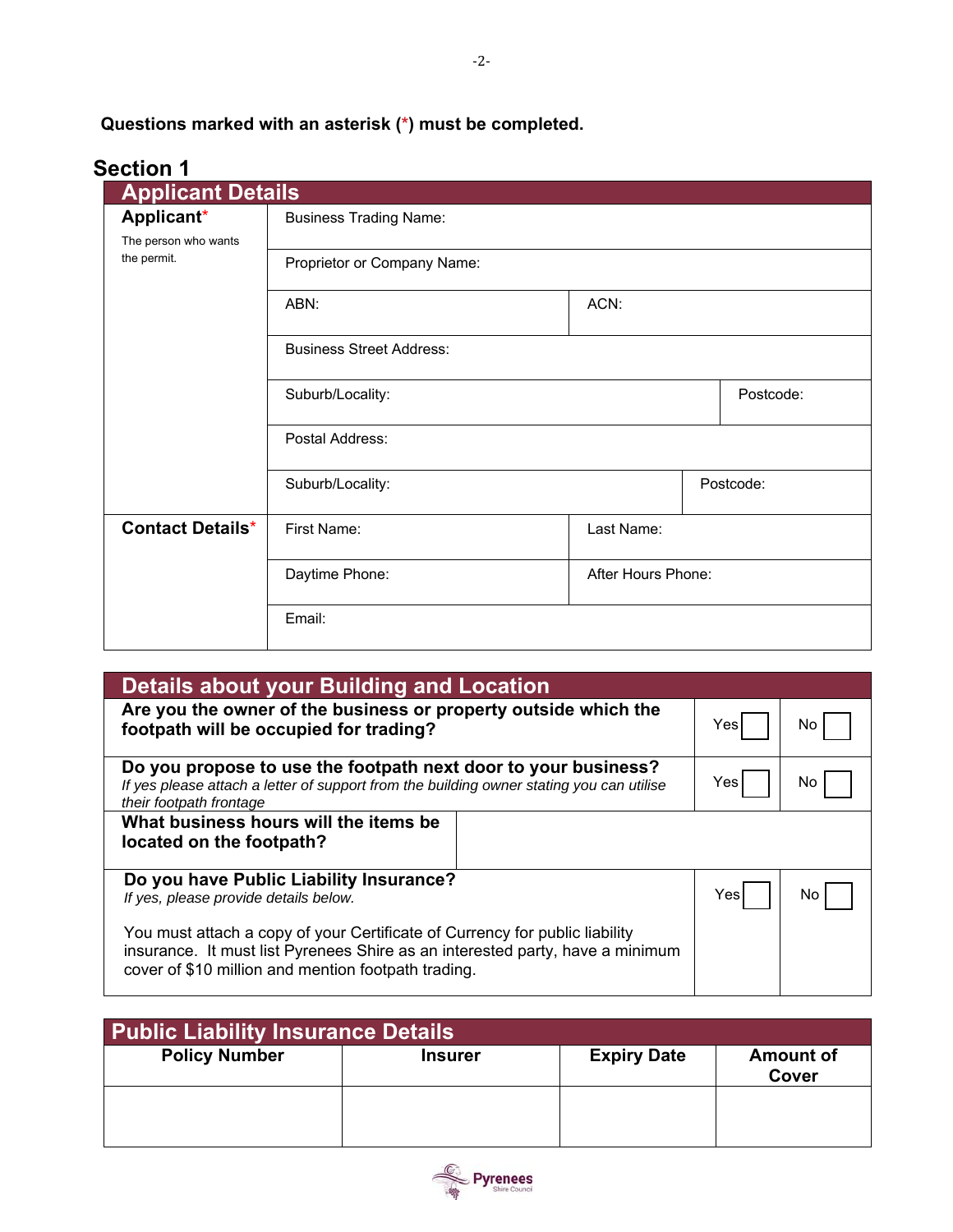| <b>Details of Footpath Trading</b>                                                                                                |                  |
|-----------------------------------------------------------------------------------------------------------------------------------|------------------|
| <b>Outdoor Dining</b>                                                                                                             |                  |
| Will you be serving alcohol?<br>If yes, please attach a copy of your liquor license.                                              | Y/N<br><b>No</b> |
| <b>Number of tables and chairs?</b>                                                                                               |                  |
| <b>How many Pot Plants?</b>                                                                                                       |                  |
| <b>How many Umbrellas?</b>                                                                                                        |                  |
| How many blinds/screens?<br>Include details of sizes.<br>NOTE: this may trigger the need for a planning and/or<br>building permit |                  |
| How will you secure the items from the<br>weather? (e.g. wind)                                                                    |                  |
| <b>Display of Goods for Sale</b>                                                                                                  |                  |
| What do you propose to have on display<br>on the footpath?                                                                        |                  |
| How will you secure the items from the<br>weather? (e.g. wind)                                                                    |                  |
| <b>Advertising Sign / A-frame</b>                                                                                                 |                  |
| What type of sign?                                                                                                                |                  |
| Size/dimensions of sign (include a photo<br>is possible)                                                                          |                  |
| How will you secure the items from the<br>weather? (e.g. wind)                                                                    |                  |

**Please attach a site plan for your proposed footpath trading showing the location and approximate size of all the elements detailed above.** 

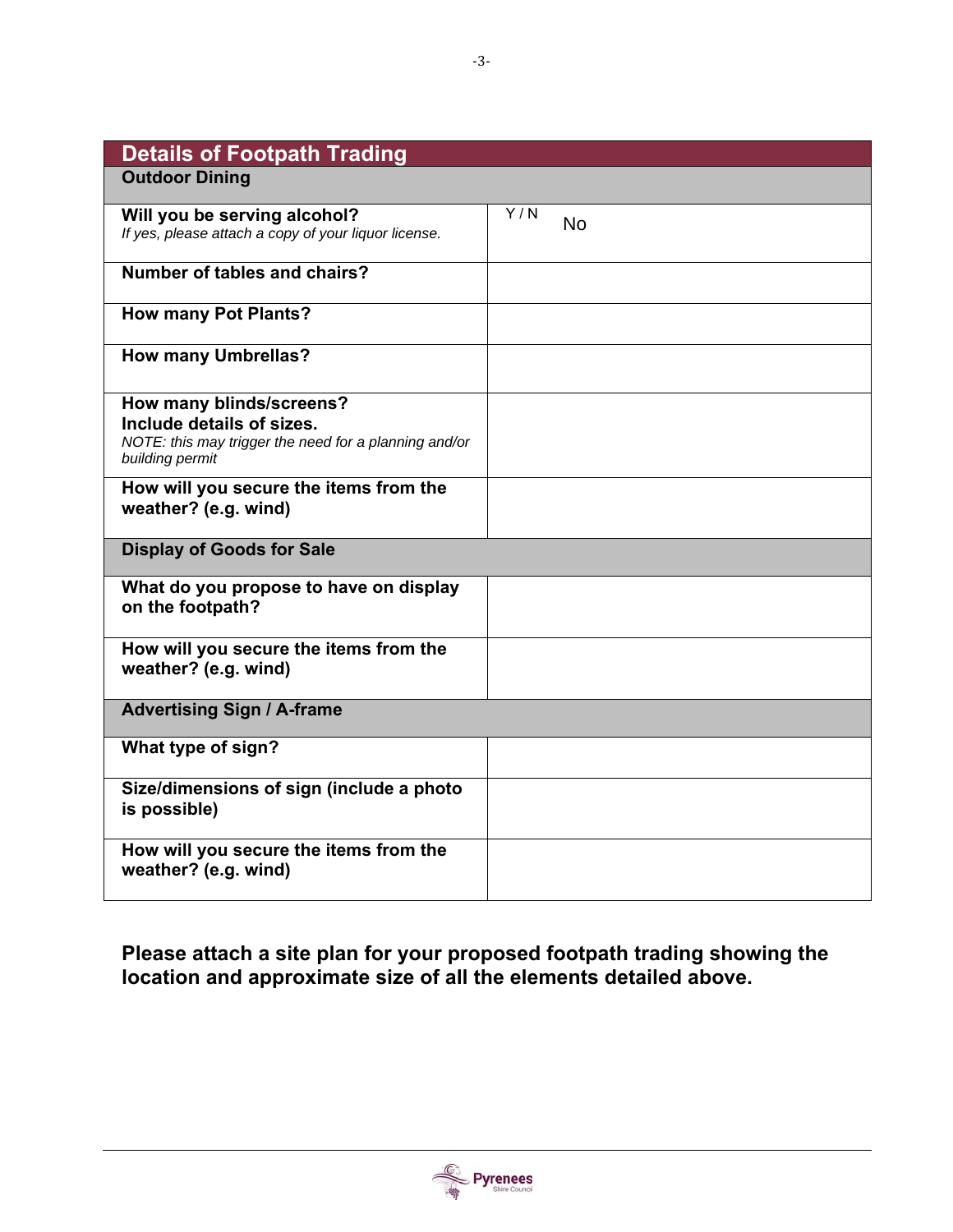**Please complete the plan below showing the available widths and proposed location of your outdoor dining area. Attach a separate plan and/or photos if needed.** 



*Road/Parking Area* 



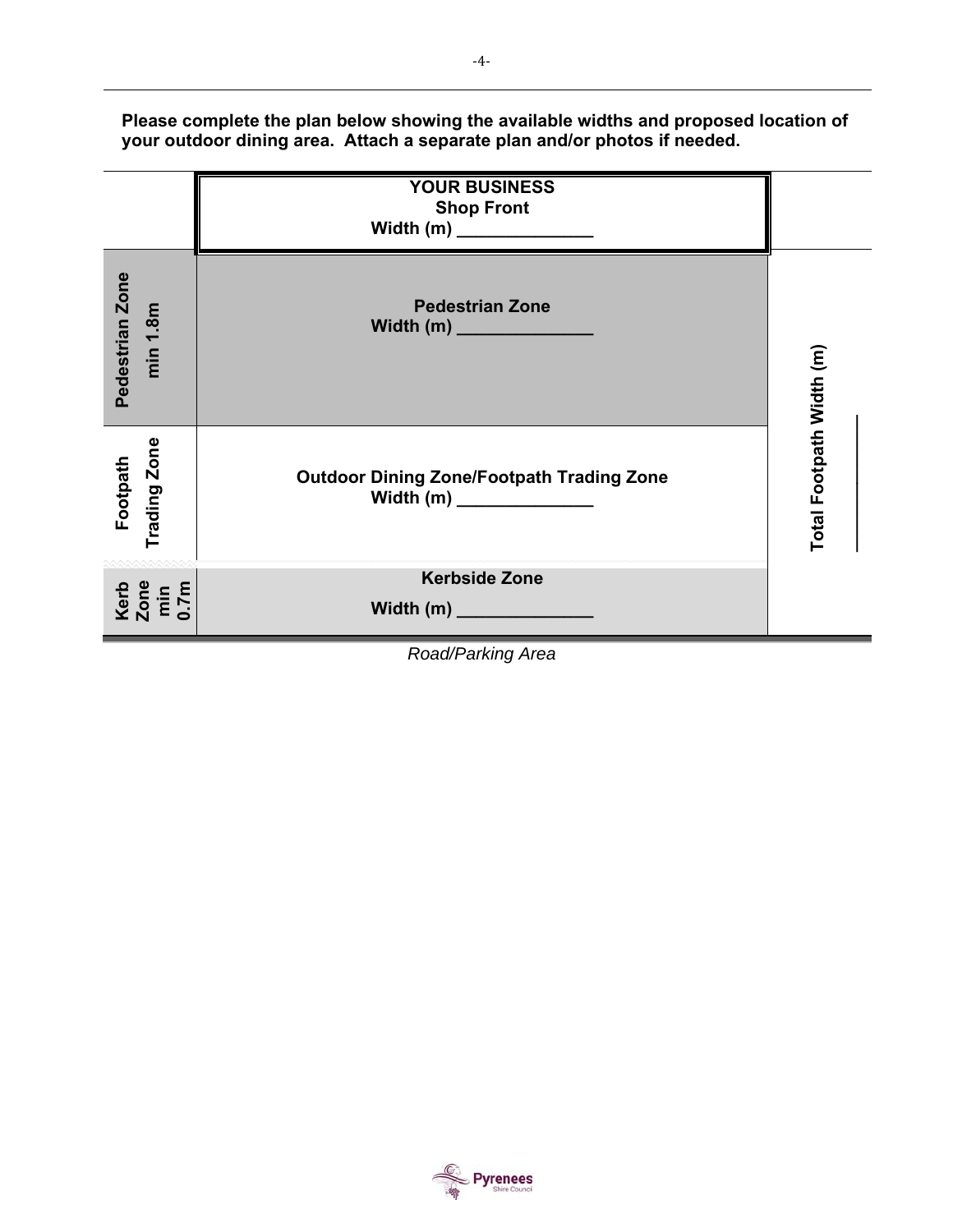## **Indemnity**

The applicant has applied to the Pyrenees Shire Council for Authority to use the footpath within the municipal district in accordance with Council's Footpath Trading Guidelines.

In granting the permit, the permit holder agrees to indemnify the Council against all claims of any kind arising from any negligent act by either the applicant or the applicant's agents and users.

The applicant agrees to indemnify and to keep indemnified the Council, its servants and agents and each of them from and against all actions, costs, claims, charges, expenses, penalties, demands and damages whatsoever which may be brought or made or claimed against them, or any of them, in connection with the applicant's use of the footpath and its obligations under the permit and be directly related to the negligent acts, errors or omissions of the applicant.

The applicant's liability to indemnify the Council shall be reduced proportionately to the extent that any act or omission of the Council, contributed to the loss of the liability

Signature: Date: Description of the Date: Date: Date: Date: Date: Date: Date: Date: Date: Date: Date: Date: Date: Date: Date: Date: Date: Date: Date: Date: Date: Date: Date: Date: Date: Date: Date: Date: Date: Date: Date:

#### **Declaration** (This form must be signed by the applicant.\*)

I declare that I am the applicant; and that all the information in this application is true and correct; and the owner (if not myself) has been notified of the permit application.

Signature: Date: Note: Note: Note: Note: Note: Note: Note: Note: Note: Note: Note: Note: Note: Note: Note: Note: Note: Note: Note: Note: Note: Note: Note: Note: Note: Note: Note: Note: Note: Note: Note: Note: Note: Note: N

### **Checklist**

Have you:  $\Box$  Filled in the form completely?

 $\Box$  Provided all necessary supporting information and documents?

**Incomplete forms will result in a delay in processing your application.** 

# **Lodgement**

Lodge your completed application form and all the documents to:

Pyrenees Shire Council 5 Lawrence Street BEAUFORT VIC 3373

Email: pyrenees@pyrenees.vic.gov.au